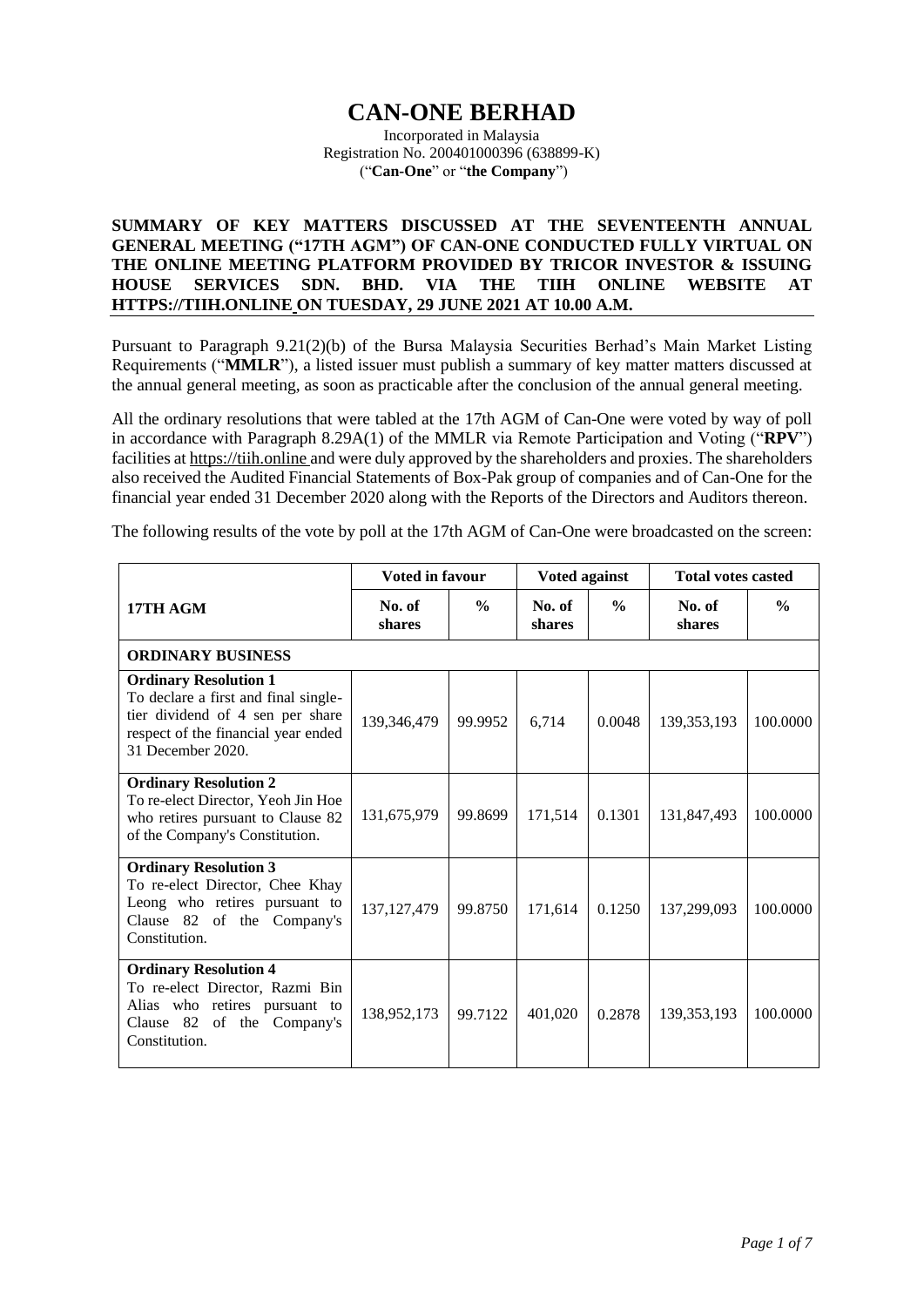## *Can-One Berhad [Registration No. 200401000396 (638899-K)]*

- *Summary of Key Matters Discussed at the Seventeenth AGM held on 29 June 2021 at 10.00 a.m.*

|                                                                                                                                                                                                                                                                                                         | <b>Voted in favour</b> |               | Voted against    |               | <b>Total votes casted</b> |               |
|---------------------------------------------------------------------------------------------------------------------------------------------------------------------------------------------------------------------------------------------------------------------------------------------------------|------------------------|---------------|------------------|---------------|---------------------------|---------------|
| 17TH AGM                                                                                                                                                                                                                                                                                                | No. of<br>shares       | $\frac{0}{0}$ | No. of<br>shares | $\frac{6}{6}$ | No. of<br>shares          | $\frac{0}{0}$ |
| <b>ORDINARY BUSINESS (cont'd)</b>                                                                                                                                                                                                                                                                       |                        |               |                  |               |                           |               |
| <b>Ordinary Resolution 5</b><br>To<br>approve the<br>of<br>payment<br>Directors' Fees<br>amounting<br>to<br>RM1,047,000 to Directors of the<br>Company and its<br>subsidiaries<br>(excluding Box-Pak (Malaysia)<br>Bhd. and its subsidiaries) for the<br>financial year ended 31 December<br>2020.      | 129,236,068            | 99.6858       | 407,325          | 0.3142        | 129,643,393               | 100.0000      |
| <b>Ordinary Resolution 6</b><br>To approve the payment of benefits<br>of up to RM300,000 to the Non-<br>of<br>Executive<br><b>Directors</b><br>the<br>Company and its subsidiaries<br>(excluding Box-Pak (Malaysia)<br>Bhd. and its subsidiaries) for the<br>financial year ending 31 December<br>2021. | 129,246,673            | 99.6940       | 396,720          | 0.3060        | 129,643,393               | 100.0000      |
| <b>Ordinary Resolution 7</b><br><b>KPMG</b><br>To<br>re-appoint<br>PLT,<br>Chartered Accountants, as Auditors<br>of the Company to hold office until<br>the conclusion of the next AGM of<br>the Company and to authorise the<br>Directors to fix the remuneration of<br>the Auditors.                  | 139, 342, 873          | 99.9926       | 10,320           | 0.0074        | 139, 353, 193             | 100.0000      |
| <b>SPECIAL BUSINESS</b>                                                                                                                                                                                                                                                                                 |                        |               |                  |               |                           |               |
| <b>Ordinary Resolution 8</b><br>Continuation of office of Razmi Bin<br>Alias as an Independent Non-<br>Executive Director.                                                                                                                                                                              | 139, 167, 873          | 99.8670       | 185,320          | 0.1330        | 139,353,193               | 100.0000      |
| <b>Ordinary Resolution 9</b><br>Proposed authority to Directors to<br>allot and issue shares pursuant to<br>and 76<br>of<br>Sections 75<br>the<br>Companies Act, 2016.                                                                                                                                  | 138,913,673            | 99.6846       | 439,520          | 0.3154        | 139,353,193               | 100.000       |
| <b>Ordinary Resolution 10</b><br>Proposed renewal of authority for<br>the Company to purchase its own<br>shares.                                                                                                                                                                                        | 139, 183, 379          | 99.8781       | 169,814          | 0.1219        | 139, 353, 193             | 100.000       |
| <b>Ordinary Resolution 11</b><br>Proposed renewal of mandate for<br>the Company and its subsidiaries to<br>enter into recurrent related party<br>transactions of a revenue or trading<br>nature.                                                                                                        | 20,392,773             | 98.1149       | 391,820          | 1.8851        | 20,784,593                | 100.000       |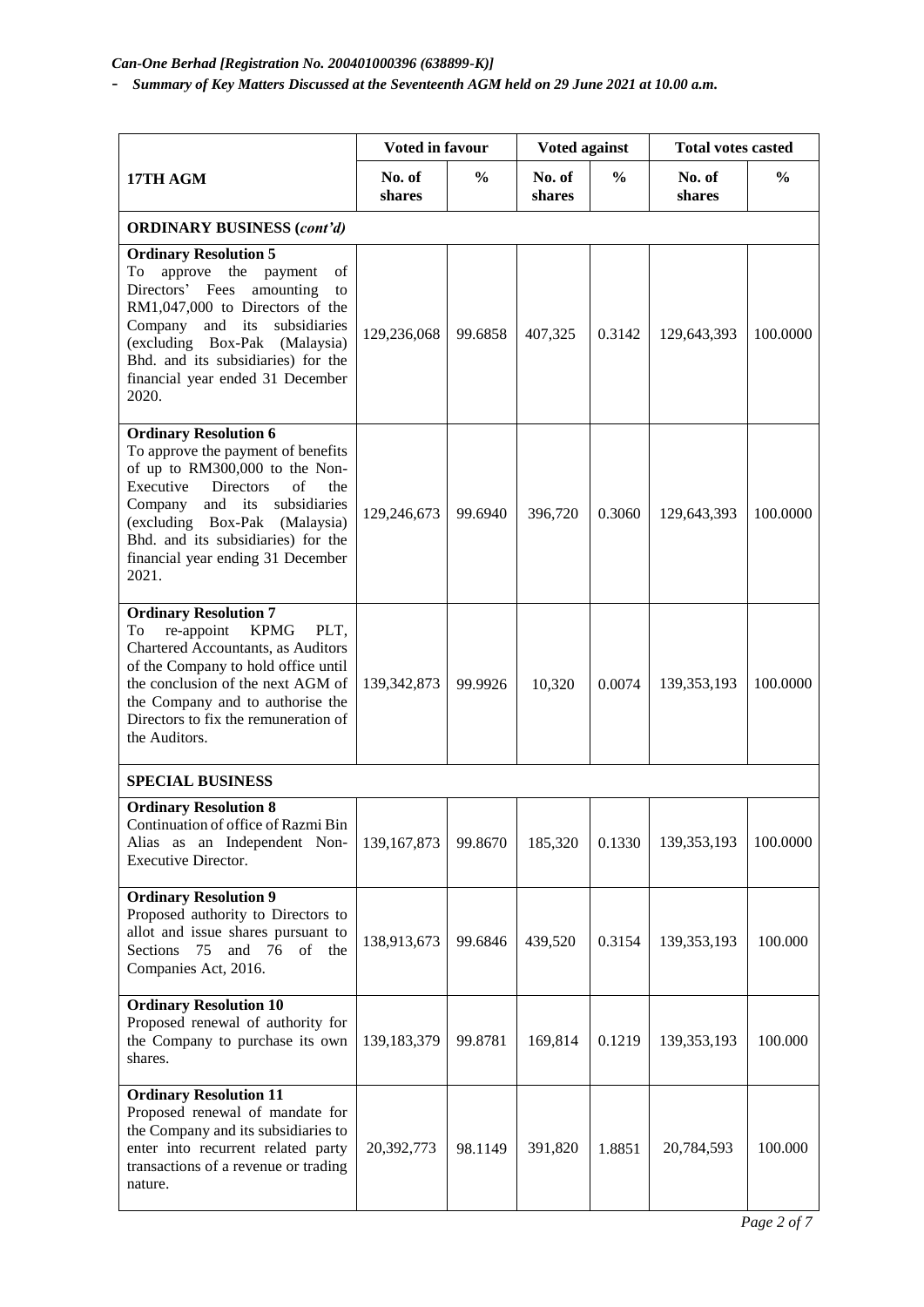The following questions were received via the Query Box at [https://tiih.online](https://tiih.online/) before and during the 17th AGM of the Company, and were duly answered by the Chairman; Group Managing Director, Marc Francis Yeoh Min Chang; Executive Director, Chee Khay Leong and Group Chief Financial Officer, Khoo Kay Leong:

| <b>Question 1</b> | $\ddot{\cdot}$ |      | The acquisition of RM40 million shares from the second larger shareholder by<br>Eller Axis Sdn Bhd at a transacted value of RM2.50 per share lately (below market<br>price) created some confusion about the valuation of the Company.<br>The Company has Net Tangible Asset ("NTA") of RM9.00 per share where the                                                                                                                                                                  |
|-------------------|----------------|------|-------------------------------------------------------------------------------------------------------------------------------------------------------------------------------------------------------------------------------------------------------------------------------------------------------------------------------------------------------------------------------------------------------------------------------------------------------------------------------------|
|                   |                |      | second larger shareholder is willing to sell it at RM2.50 per share. That created<br>concern and guessing from shareholders.                                                                                                                                                                                                                                                                                                                                                        |
|                   |                |      | Does Can-One Berhad ("Can-One") has any plan to delist the Company in future,<br>since the share price valuation is far below the NTA?                                                                                                                                                                                                                                                                                                                                              |
| <b>Answer 1</b>   | $\ddot{\cdot}$ |      | The Net Asset per share of Can-One is RM9.27. RM2.50 per share is the price as<br>agreed in the Shares Sale Agreement entered into between Eller Axis Sdn Bhd<br>("the Offerer") and Genkho Candoz Sdn Bhd. Accordingly, pursuant to Capital<br>Markets and Services Act, 2007 and the Rules on Take-overs, Mergers and<br>Compulsory Acquisitions issued by the Securities Commission Malaysia, the<br>Offeror is obliged to extend the same offer to all shareholders of Can-One. |
|                   |                |      | The Offeror has no plan to delist Can-One. Kindly refer page 5 of the Independent<br>Advice Circular to shareholders dated 4 June 2021 wherein it is stated that the<br>Offeror intends to maintain the listing status of Can-One.                                                                                                                                                                                                                                                  |
| <b>Question 2</b> | $\ddot{\cdot}$ | (a)  | What was the profit or loss before tax recorded by the Myanmar division<br>for the financial year ("FY") 2019 ("FY2019") and FY2020?                                                                                                                                                                                                                                                                                                                                                |
|                   |                | (b)  | What were the key factors that drove the significant gross margin<br>improvement reported for the Fourth Quarter of 2020 and the First Quarter<br>of 2021? Was it driven by low cost inventory?                                                                                                                                                                                                                                                                                     |
|                   |                | (c)  | What is the Group's growth plan for the next 5 to 10 years?                                                                                                                                                                                                                                                                                                                                                                                                                         |
| <b>Answer 2</b>   | $\ddot{\cdot}$ | (a)  | Our Myanmar division recorded a loss before tax of RM22.8 million and<br>RM23.3 million for FY2019 and FY2020 respectively.                                                                                                                                                                                                                                                                                                                                                         |
|                   |                | (b)  | The gross margin improvement reported in both consecutive quarters<br>namely, Fourth Quarter of 2020 and First Quarter of 2021 was mainly<br>contributed by the General Packaging division which recorded higher sales<br>volume, better sales mix, increase in operational efficiencies and leaner<br>operations.                                                                                                                                                                  |
|                   |                | (c)  | The Group's plans are:                                                                                                                                                                                                                                                                                                                                                                                                                                                              |
|                   |                | (i)  | to consolidate the operations of General Cans segment in Malaysia<br>to improve overall operational effectiveness and efficiencies.                                                                                                                                                                                                                                                                                                                                                 |
|                   |                | (ii) | to develop and grow the export market for the Aluminium Cans<br>segment and the Contract Manufacturing division particularly, its<br>beverage segments.                                                                                                                                                                                                                                                                                                                             |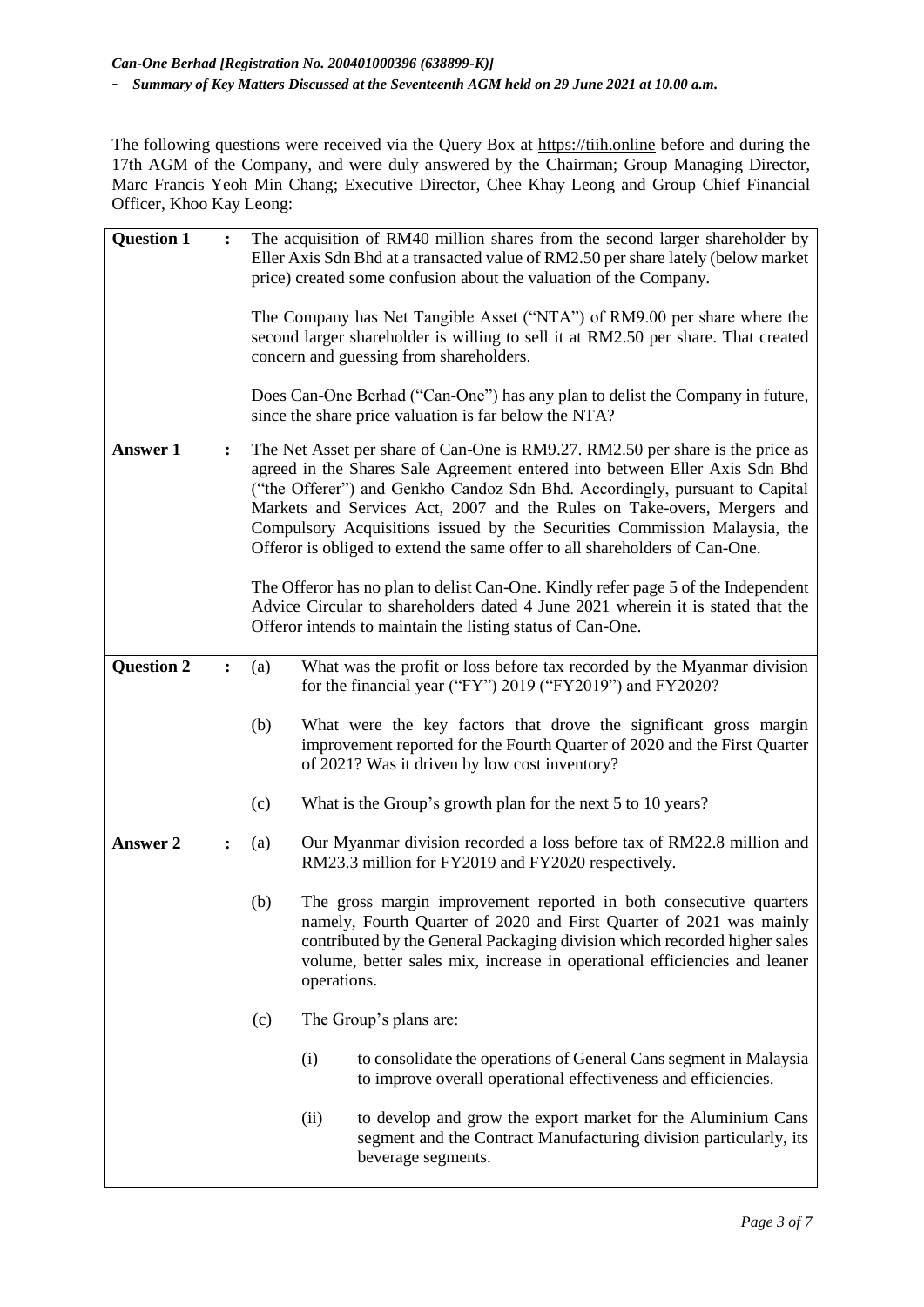- *Summary of Key Matters Discussed at the Seventeenth AGM held on 29 June 2021 at 10.00 a.m.*

|                   |                | (iii)                                 | to expand the market share of Carton Boxes segment and diversify<br>into new markets.                                                                                                                                                                                                                                                                                                                                                                                                                                                                                                                                                                                                                                                                                    |
|-------------------|----------------|---------------------------------------|--------------------------------------------------------------------------------------------------------------------------------------------------------------------------------------------------------------------------------------------------------------------------------------------------------------------------------------------------------------------------------------------------------------------------------------------------------------------------------------------------------------------------------------------------------------------------------------------------------------------------------------------------------------------------------------------------------------------------------------------------------------------------|
|                   |                | (iv)                                  | to continue to invest and grow the businesses in Myanmar.                                                                                                                                                                                                                                                                                                                                                                                                                                                                                                                                                                                                                                                                                                                |
|                   |                | (v)                                   | to explore merger and acquisition opportunities and to invest in<br>new overseas plant.                                                                                                                                                                                                                                                                                                                                                                                                                                                                                                                                                                                                                                                                                  |
| <b>Question 3</b> | $\ddot{\cdot}$ | was derived from export market?       | For the General Packaging division in Malaysia, how much of the FY2020 revenue                                                                                                                                                                                                                                                                                                                                                                                                                                                                                                                                                                                                                                                                                           |
| Answer 3          | $\ddot{\cdot}$ | million in FY2020.                    | Total exports from the General Packaging division, Malaysia amounted to RM300                                                                                                                                                                                                                                                                                                                                                                                                                                                                                                                                                                                                                                                                                            |
| <b>Question 4</b> | :              |                                       | Please consider giving e-voucher to participating shareholders in view of the<br>amount of hassle and cost for registration to attend the Meeting.                                                                                                                                                                                                                                                                                                                                                                                                                                                                                                                                                                                                                       |
| <b>Answer 4</b>   | $\ddot{\cdot}$ | General Meeting.                      | There have been multiple requests for e-vouchers at this Meeting. We request for<br>your understanding that the global pandemic situation has posed a lot of challenges<br>for the Group, and in view of the regulatory requirement to hold meetings<br>virtually, it is difficult for us to arrange e-vouchers for this Meeting during this<br>period. Nevertheless, let us see what the Company can do for next year's Annual                                                                                                                                                                                                                                                                                                                                          |
| <b>Question 5</b> | $\ddot{\cdot}$ | (1)                                   | What is the Company's future outlook? How is the impact of Full<br>Movement Control Order ("FMCO") on the Company?                                                                                                                                                                                                                                                                                                                                                                                                                                                                                                                                                                                                                                                       |
|                   |                | (2)<br>physical one?                  | How much is the cost saving for this virtual AGM as compared to the                                                                                                                                                                                                                                                                                                                                                                                                                                                                                                                                                                                                                                                                                                      |
| Answer 5          | ÷              | (1)<br>satisfactory results for 2021. | Currently, the Group continues to face heightened challenges to its<br>growth. Competition is stiff due to price pressures in the industries which<br>the Group operates. There are shortages of certain raw materials due to<br>disruption in the global supply chain, resulting in hikes in cost of material<br>in line with global trend. Volatility in foreign exchange rates is also of<br>concern to the Group and on top of that, the ongoing current political<br>upheaval in Myanmar has tampered the growth of our business there.<br>Nevertheless, barring unforeseen circumstances, we anticipate the<br>Group's outlook to be positive. We expect growth as we continue to<br>monitor the situations to address all the challenges and to strive to deliver |
|                   |                | (2)<br>compared to a virtual AGM.     | There is a cost saving of about RM6,000 in holding a physical AGM                                                                                                                                                                                                                                                                                                                                                                                                                                                                                                                                                                                                                                                                                                        |
| <b>Question 6</b> | :              |                                       | Will there be any corporate exercise to improve the market liquidity?                                                                                                                                                                                                                                                                                                                                                                                                                                                                                                                                                                                                                                                                                                    |
| Answer 6          |                |                                       | Currently, there is none. However, the Directors will consider this suggestion.                                                                                                                                                                                                                                                                                                                                                                                                                                                                                                                                                                                                                                                                                          |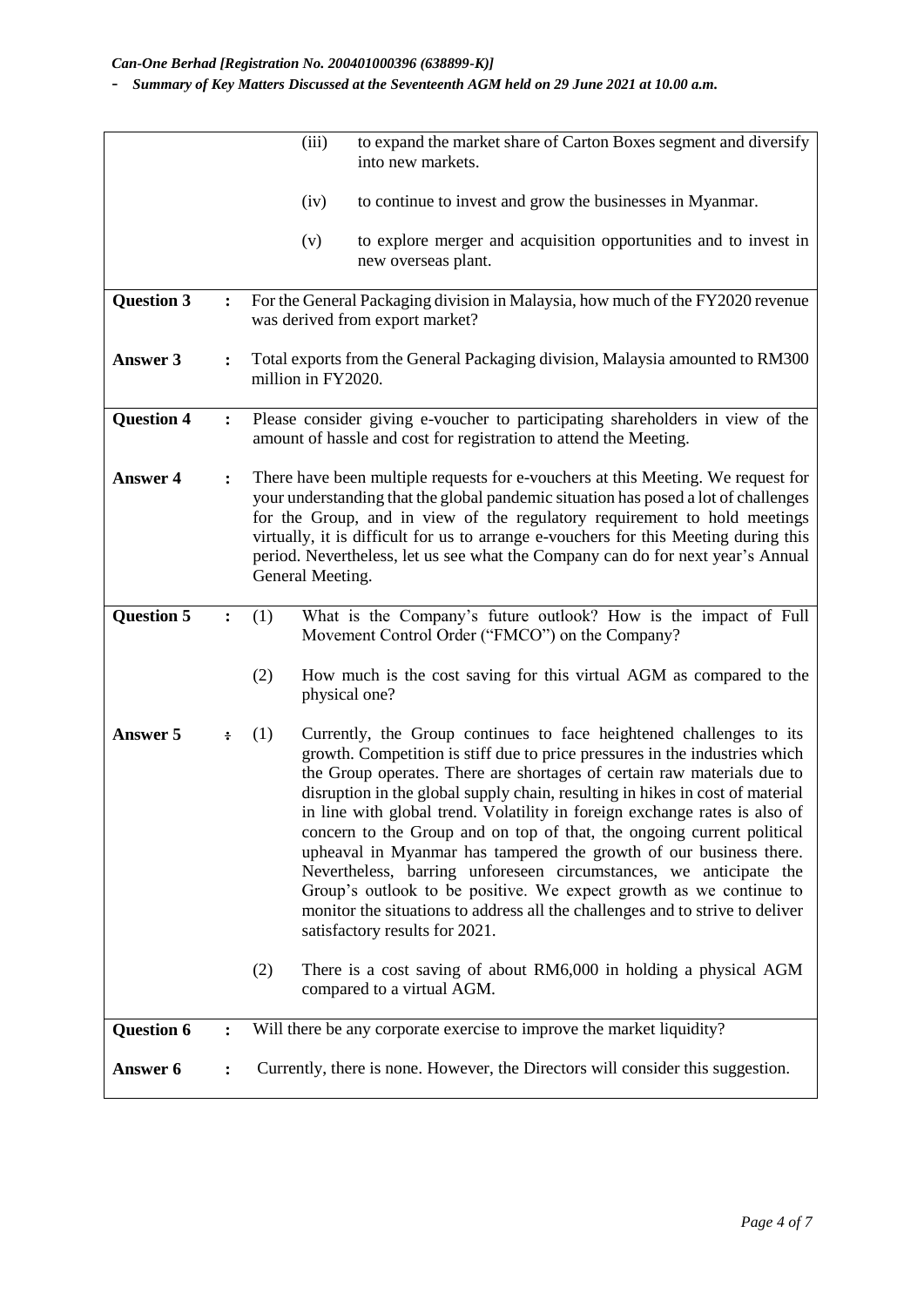## *Can-One Berhad [Registration No. 200401000396 (638899-K)]*

- *Summary of Key Matters Discussed at the Seventeenth AGM held on 29 June 2021 at 10.00 a.m.*

| <b>Question 7</b>  |                | Does the Company has any dividend policy?<br>(1)                                                                                                                                                                                                  |
|--------------------|----------------|---------------------------------------------------------------------------------------------------------------------------------------------------------------------------------------------------------------------------------------------------|
|                    |                | (2)<br>Do Directors receive any allowance for attending this AGM?                                                                                                                                                                                 |
| <b>Answer 7</b>    | $\ddot{\cdot}$ | The Company does not a formal dividend policy. The Company pays<br>(1)<br>dividend based on the capabilities of the financials of the Group.                                                                                                      |
|                    |                | Yes, the Directors will receive allowance for attending this AGM.<br>(2)                                                                                                                                                                          |
| <b>Question 8</b>  | $\ddot{\cdot}$ | How much will the political instability in Myanmar impact the Company's<br>operation? The business there has been losing since the commencement of<br>operation.                                                                                  |
| <b>Answer 8</b>    | $\ddot{\cdot}$ | Our Myanmar entities have resumed operation like before. Yes, the Myanmar<br>entities have been reporting losses since their commencement of operation in 2019<br>and a loss of RM5.8 million was registered in the First Quarter of 2021.        |
| <b>Question 9</b>  | $\ddot{\cdot}$ | What is the Company's dividend policy, if there is one? The current<br>(1)<br>dividend yield is less than bank fixed deposit interest, so is there any<br>justification in investing in Can-One. Can you elaborate more?                          |
|                    |                | (2)<br>The net book value of Can-One is about RM9.00, that gives a price by<br>volume of 0.3. Can you enlighten shareholders what are the likely factors<br>casting negative perception on poor valuation of Can-One shares?                      |
| <b>Answer 9</b>    |                | (1)<br>As mentioned earlier, the Company does not has a formal dividend policy.                                                                                                                                                                   |
|                    |                | (2)<br>We do not know the reason attributing to the negative perception nor why<br>the price of Can-One shares do not increase. The Group is reporting<br>growth, hence it is left to shareholders to attribute the right value to the<br>shares. |
| <b>Question 10</b> | :              | When will shareholders get to enjoy decent dividends instead of 4 sen per share?                                                                                                                                                                  |
| <b>Answer 10</b>   |                | The Company currently conserves cash for investment and growth. Nevertheless,<br>the Board will consider paying higher dividend depending on its performance in<br>the future.                                                                    |
| <b>Question 11</b> |                | Who are the major beverage clienteles of Can-One?                                                                                                                                                                                                 |
| <b>Answer 11</b>   | $\ddot{\cdot}$ | Can-One's major beverage clienteles are Coca-Cola, Etika, F&N and Nestle.                                                                                                                                                                         |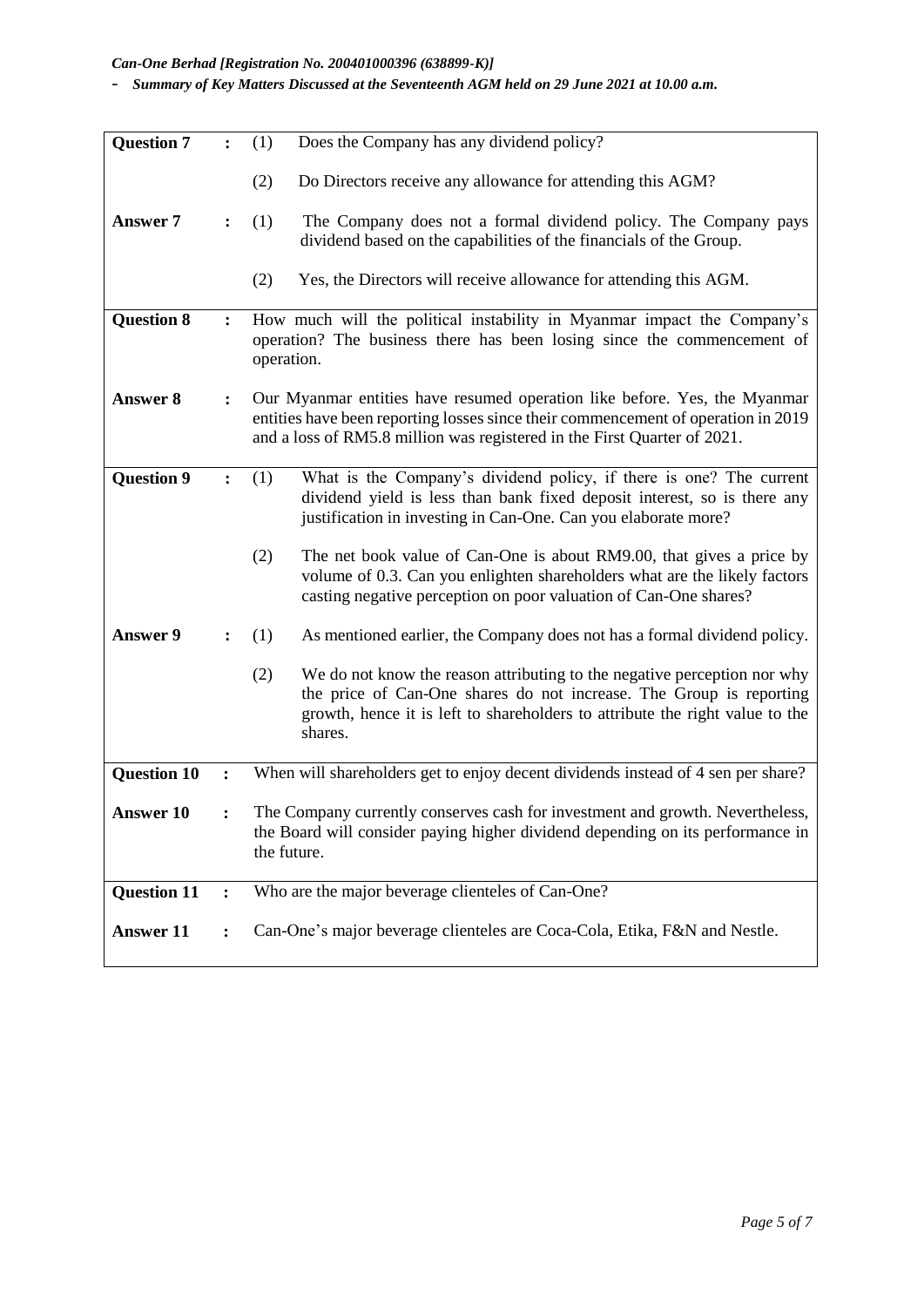| <b>Question 12</b> | $\ddot{\cdot}$ | Will any impairment loss be incurred from the Myanmar entities since the country<br>had declared a state of emergency?                                                                                                                                                                                                                                                                |
|--------------------|----------------|---------------------------------------------------------------------------------------------------------------------------------------------------------------------------------------------------------------------------------------------------------------------------------------------------------------------------------------------------------------------------------------|
| <b>Answer 12</b>   | $\ddot{\cdot}$ | We are of the view that impairment is not necessary at this juncture is because the<br>operation in Myanmar is still running albeit at a lower pace compared to before,<br>and we expect the current year's situation to improve. We will evaluate again<br>whether there is necessity for impairment next year.                                                                      |
| <b>Question 13</b> | $\ddot{\cdot}$ | How would milk tea or boba drink culture affect canned drink business?                                                                                                                                                                                                                                                                                                                |
| <b>Answer 13</b>   |                | The milk tea or boba drink culture does not affect the can drink business because<br>such drinks are short shelf life products while canned drinks are long shelf-life<br>products. They are 2 different market segments.                                                                                                                                                             |
| <b>Question 14</b> |                | When can the Company turn the Contract Manufacturing division from loss to<br>earning?                                                                                                                                                                                                                                                                                                |
| <b>Answer 14</b>   |                | The Contract Manufacturing division is currently going through the investment<br>phase. We are spending capex to improve the division's capabilities and to be able<br>to produce a wider range of products. However, the current MCO and Covid-19<br>pandemic have delayed our capex process. Nonetheless, we expect the Contract<br>Manufacturing division to turnaround next year. |
| <b>Question 15</b> | $\ddot{\cdot}$ | During the current FMCO, are the manufacturing plants in Malaysia running at<br>60% capacity?                                                                                                                                                                                                                                                                                         |
| <b>Answer 15</b>   | $\ddot{\cdot}$ | Currently, our manufacturing plants are operating at 60% capacity, strictly<br>following the guidelines and standard operating procedures of the Government.                                                                                                                                                                                                                          |
| <b>Question 16</b> | $\ddot{\cdot}$ | Following the disposal of your creamer business, what is your plan for the RM1.0<br>billion cash that your received so far?                                                                                                                                                                                                                                                           |
| <b>Answer 16</b>   | $\ddot{\cdot}$ | The cash proceeds we received so far has been used to pare down our borrowings<br>as stated in the Circular to shareholders.                                                                                                                                                                                                                                                          |
| <b>Question 17</b> |                | Any plan of the Company to increase the value of the Company? The Company's<br>share price is depressed compared to its enterprise value of RM9.77? Will the<br>Company increases its dividend policy?                                                                                                                                                                                |
| <b>Answer 17</b>   | ፡              | We are working very hard amidst all the challenging conditions.                                                                                                                                                                                                                                                                                                                       |
|                    |                | We will work to see how to increase the valuation of the Company so that the<br>shareholders can get the best return out of their investment in the Company.                                                                                                                                                                                                                          |
| <b>Question 18</b> | $\ddot{\cdot}$ | Who is Can-One's major competitor in Malaysia?                                                                                                                                                                                                                                                                                                                                        |
| <b>Answer 18</b>   |                | Our major competitors in Malaysia is Crown Beverage Cans Malaysia Sdn Bhd<br>and Johore Tin Berhad.                                                                                                                                                                                                                                                                                   |